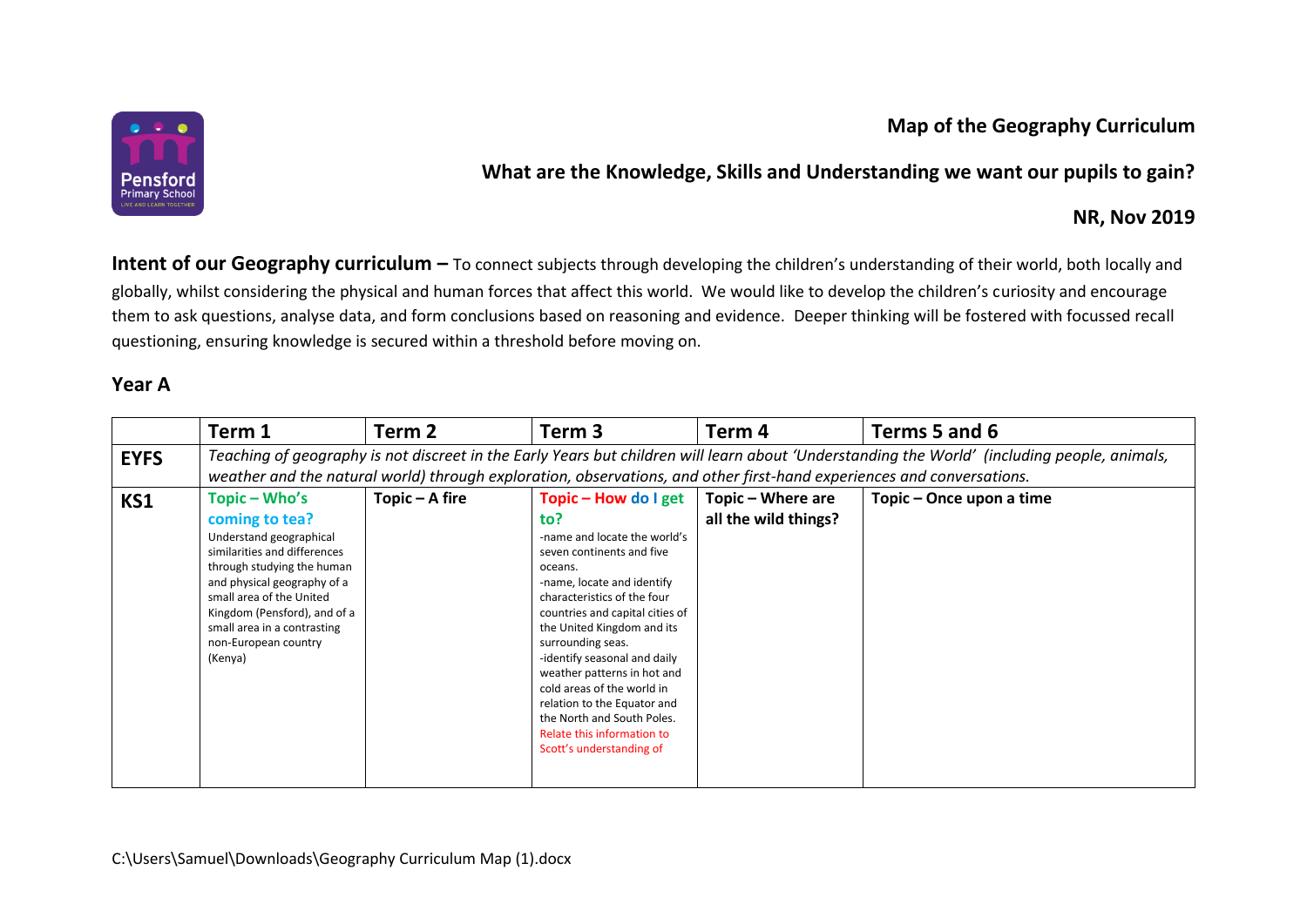| <b>Lower</b>                    | Topic – North,                                                                                                                                                                                                                                                                                                                                                                                                                                                              | <b>Topic – Rise of</b> | <b>Topic - Extreme</b>                                                                                                                                                                                                                                                                                                                                                                                                                               | <b>Topic – Dig for</b>                                                                                                                                                                                                                                                                                                                             | <b>Topic – Escape from Pompeii</b>                                                                                                                                                    |
|---------------------------------|-----------------------------------------------------------------------------------------------------------------------------------------------------------------------------------------------------------------------------------------------------------------------------------------------------------------------------------------------------------------------------------------------------------------------------------------------------------------------------|------------------------|------------------------------------------------------------------------------------------------------------------------------------------------------------------------------------------------------------------------------------------------------------------------------------------------------------------------------------------------------------------------------------------------------------------------------------------------------|----------------------------------------------------------------------------------------------------------------------------------------------------------------------------------------------------------------------------------------------------------------------------------------------------------------------------------------------------|---------------------------------------------------------------------------------------------------------------------------------------------------------------------------------------|
| KS <sub>2</sub>                 | East, South,                                                                                                                                                                                                                                                                                                                                                                                                                                                                | the robots             | <b>Survival</b>                                                                                                                                                                                                                                                                                                                                                                                                                                      | <b>Victory</b>                                                                                                                                                                                                                                                                                                                                     | -Describe and understand key aspects of: physical geography,<br>including: climate zones, biomes and vegetation belts, rivers,                                                        |
|                                 | <b>West</b><br>-use the eight points of a<br>compass, four and six-figure<br>grid references, symbols and<br>key (including the use of<br>Ordnance Survey maps) to<br>build their knowledge of the<br>United Kingdom and the<br>wider world<br>-name and locate counties<br>and cities of the United<br>Kingdom, geographical<br>regions and their identifying<br>human and physical                                                                                        |                        | -use the eight points of a<br>compass, four and six-figure<br>grid references, symbols and<br>key (including the use of<br>Ordnance Survey maps) to<br>build their knowledge of the<br>United Kingdom and the<br>wider world<br>-Identify the position and<br>significance of latitude,<br>longitude, Equator, Northern<br>Hemisphere, Southern<br>Hemisphere                                                                                        |                                                                                                                                                                                                                                                                                                                                                    | mountains, volcanoes and earthquakes, and the water cycle                                                                                                                             |
|                                 | characteristics, key<br>topographical features                                                                                                                                                                                                                                                                                                                                                                                                                              |                        | -Describe and understand<br>key aspects of: physical                                                                                                                                                                                                                                                                                                                                                                                                 |                                                                                                                                                                                                                                                                                                                                                    |                                                                                                                                                                                       |
|                                 | (including hills, mountains,<br>coasts and rivers), and land-<br>use patterns; and<br>understand how some of<br>these aspects have changed                                                                                                                                                                                                                                                                                                                                  |                        | geography, including:<br>climate zones, biomes and<br>vegetation belts, rivers,<br>mountains, volcanoes and<br>earthquakes, and the water                                                                                                                                                                                                                                                                                                            |                                                                                                                                                                                                                                                                                                                                                    |                                                                                                                                                                                       |
|                                 | over time<br><b>Topic - Chocolate</b>                                                                                                                                                                                                                                                                                                                                                                                                                                       | Topic - Why aorta      | cycle<br><b>Topic</b> – Get off Me                                                                                                                                                                                                                                                                                                                                                                                                                   | Topic - Were we a                                                                                                                                                                                                                                                                                                                                  | <b>Topic - Dragon's Den</b>                                                                                                                                                           |
| <b>Upper</b><br>KS <sub>2</sub> | -Locate Southern American<br>and African countries using<br>maps and exploring physical<br>and human characteristics<br>-Use maps, atlases, globes<br>and digital/computer<br>mapping to locate Southern<br>American and African<br>countries and describe<br>features studied<br>-Identify the position and<br>significance of latitude,<br>longitude, Equator, Northern<br>Hemisphere, Southern<br>Hemisphere<br>-Understand geographical<br>similarities and differences | keep fit               | Land<br>-use fieldwork to observe,<br>measure and record the<br>human and physical features<br>in the local area using a<br>range of methods, including<br>sketch maps, plans and<br>graphs, and digital<br>technologies.<br>-name and locate counties<br>and cities of the United<br>Kingdom, geographical<br>regions and their identifying<br>human and physical<br>characteristics, key<br>topographical features<br>(including hills, mountains, | fish?<br>-Locate the Galapagos<br>Islands and its surrounding<br>countries whilst exploring<br>physical and human<br>characteristics<br>-Describe and understand<br>key aspects of: physical<br>geography, including: climate<br>zones, biomes and<br>vegetation belts, rivers,<br>mountains, volcanoes and<br>earthquakes, and the water<br>cycle | -use the eight points of a compass, four and six-figure grid<br>references, symbols and key (including the use of Ordnance<br>Survey maps) within orienteering of the school grounds. |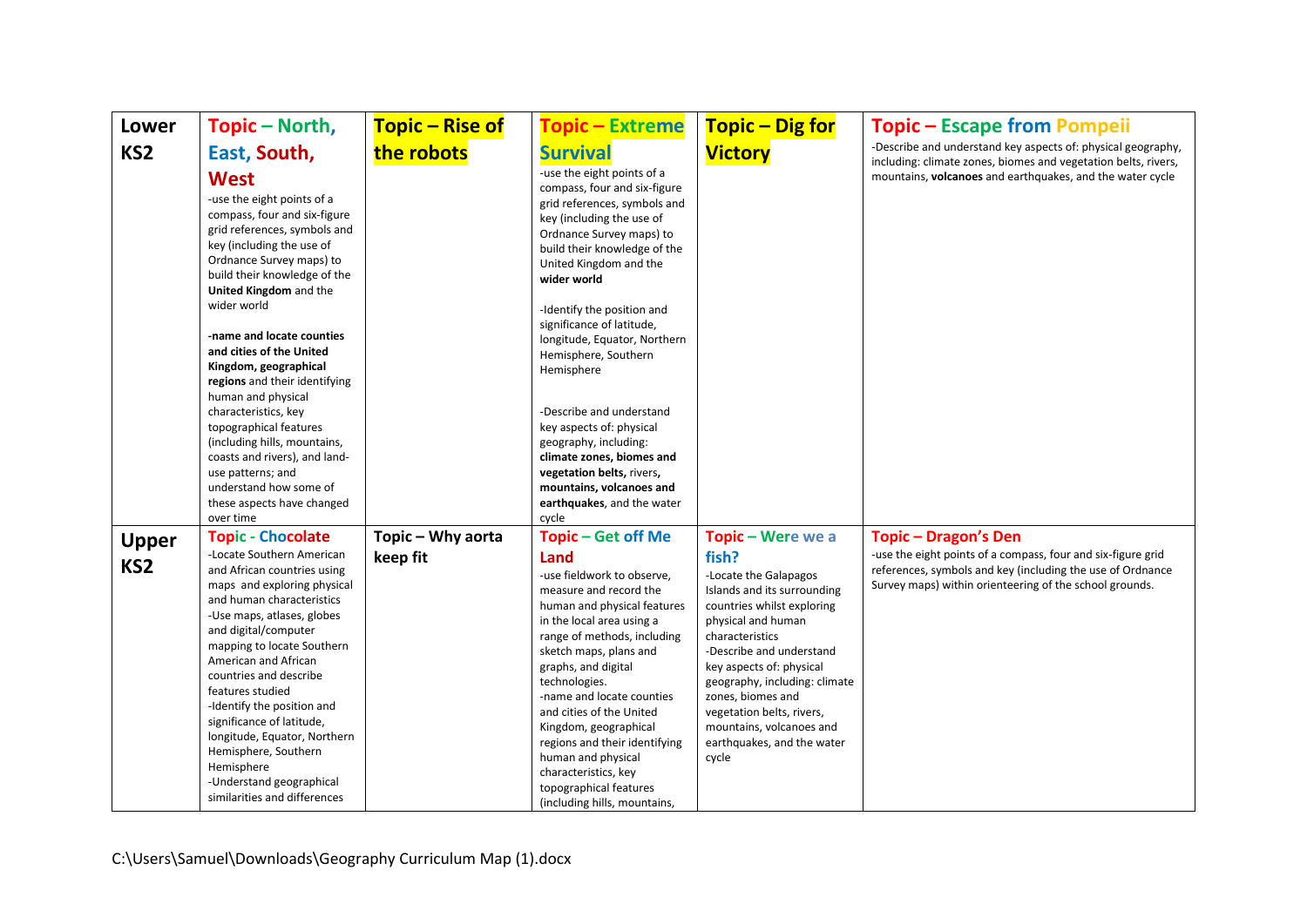| through the study of human    | coasts and rivers), and land- |  |  |
|-------------------------------|-------------------------------|--|--|
| and physical geography        | use patterns; and             |  |  |
| -Describe and understand      | understand how some of        |  |  |
| key aspects of: physical      | these aspects have changed    |  |  |
| geography, including: climate | over time                     |  |  |
| zones, biomes and             |                               |  |  |
| vegetation belts, rivers,     |                               |  |  |
| mountains, volcanoes and      |                               |  |  |
| earthquakes, and the water    |                               |  |  |
| cycle                         |                               |  |  |

# **Year B**

|             | Term 1                                                                                                                                                                                                                                                                | Term 2            | Term <sub>3</sub>         | Term 4                                                                                                                                                                                                                                                                                                                                                                                                                                                                                                                                                                                                 | Terms 5 and 6                                                                                                                                                                                                                                                                                                                                                                                                                                                                                                                                                                                                  |  |  |  |  |
|-------------|-----------------------------------------------------------------------------------------------------------------------------------------------------------------------------------------------------------------------------------------------------------------------|-------------------|---------------------------|--------------------------------------------------------------------------------------------------------------------------------------------------------------------------------------------------------------------------------------------------------------------------------------------------------------------------------------------------------------------------------------------------------------------------------------------------------------------------------------------------------------------------------------------------------------------------------------------------------|----------------------------------------------------------------------------------------------------------------------------------------------------------------------------------------------------------------------------------------------------------------------------------------------------------------------------------------------------------------------------------------------------------------------------------------------------------------------------------------------------------------------------------------------------------------------------------------------------------------|--|--|--|--|
| <b>EYFS</b> | Teaching of geography is not discreet in the Early Years but children will learn about 'Understanding the World' (including people,<br>animals, weather and the natural world) through exploration, observations, and other first-hand experiences and conversations. |                   |                           |                                                                                                                                                                                                                                                                                                                                                                                                                                                                                                                                                                                                        |                                                                                                                                                                                                                                                                                                                                                                                                                                                                                                                                                                                                                |  |  |  |  |
| KS1         | Topic – Our<br>amazing world<br>-name and locate the<br>world's seven continents<br>and five oceans                                                                                                                                                                   | Topic - Toy Story | Topic - We are<br>artists | Topic – Maps and<br>routes<br>-use world maps, atlases<br>and globes to identify the<br>United Kingdom and its<br>countries, as well as the<br>countries, continents and<br>oceans studied at this key<br>stage.<br>-use simple compass<br>directions (North, South,<br>East and West) and<br>locational and directional<br>language (e.g. near and<br>far; left and right) to<br>describe the location of<br>features and routes on a<br>map. To be completed<br>around the school<br>grounds.<br>-use aerial photographs<br>and plan perspectives of<br>Pensford to recognise<br>landmarks and basic | <b>Topic - Weather and seaside</b><br>-Identify seasonal and daily weather patterns in the<br>United Kingdom and the location of hot and cold areas of<br>the world in relation to the Equator and the North and<br>South Poles.<br>-Use basic geographical vocabulary to refer to: key<br>physical features, including: beach, cliff, coast, forest, hill,<br>mountain, sea, ocean, river, soil, valley, vegetation,<br>season and weather.<br>-Use basic geographical vocabulary to refer to: key<br>human features, including: city, town, village, factory,<br>farm, house, office, port, harbour and shop |  |  |  |  |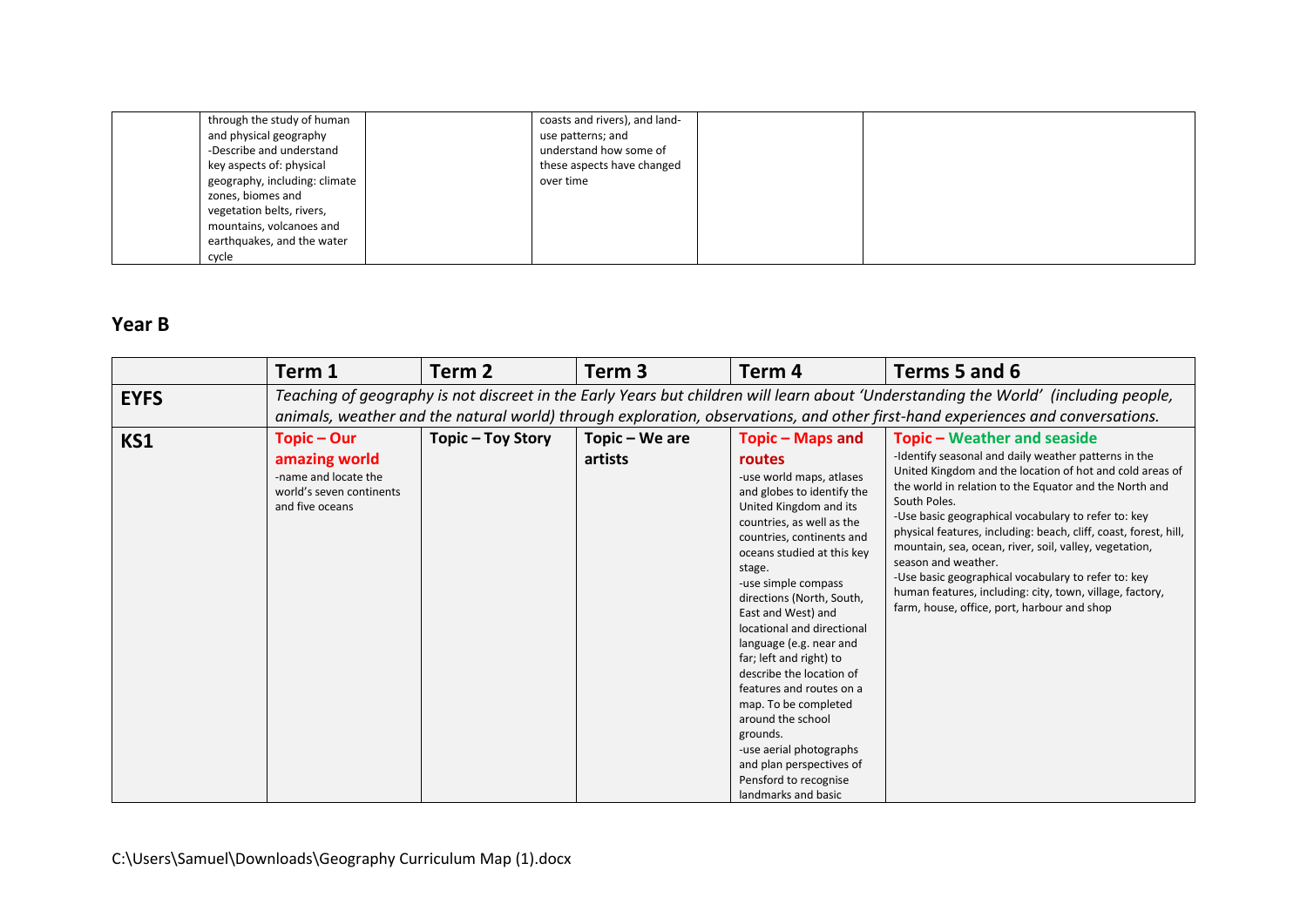|                  |                                                                                                                                                                                                                                                                                   |                                                                                                                                                                                                                                                                                                                                                                                                                                                                                                                                                                                                                                                               |                                                                                                                                    | human and physical<br>features; devise a simple<br>map; and use and<br>construct basic symbols in<br>a key.<br>-use simple fieldwork and<br>observational skills to<br>study the geography of<br>their school and its<br>grounds and the key<br>human and physical<br>features of its surrounding<br>environment.                                                                                                                   |                                                                                                                                                                                                                                                                                                                                                                                                                                                                                                                                                                                                                                                                                                                                                                                                                                                                                                                                                                                                                                                           |
|------------------|-----------------------------------------------------------------------------------------------------------------------------------------------------------------------------------------------------------------------------------------------------------------------------------|---------------------------------------------------------------------------------------------------------------------------------------------------------------------------------------------------------------------------------------------------------------------------------------------------------------------------------------------------------------------------------------------------------------------------------------------------------------------------------------------------------------------------------------------------------------------------------------------------------------------------------------------------------------|------------------------------------------------------------------------------------------------------------------------------------|-------------------------------------------------------------------------------------------------------------------------------------------------------------------------------------------------------------------------------------------------------------------------------------------------------------------------------------------------------------------------------------------------------------------------------------|-----------------------------------------------------------------------------------------------------------------------------------------------------------------------------------------------------------------------------------------------------------------------------------------------------------------------------------------------------------------------------------------------------------------------------------------------------------------------------------------------------------------------------------------------------------------------------------------------------------------------------------------------------------------------------------------------------------------------------------------------------------------------------------------------------------------------------------------------------------------------------------------------------------------------------------------------------------------------------------------------------------------------------------------------------------|
| <b>Lower KS2</b> | <b>Topic-Going</b><br><b>Global</b><br>-Locate countries using<br>maps (Europe and the<br>Americas) - exploring<br>physical and human<br>characteristics<br>-Use maps, atlases, globes<br>and digital/computer<br>mapping to locate<br>countries and describe<br>features studied | <b>Topic - Raiders</b><br>and traders<br>-describe and understand<br>key aspects of: human<br>geography, including:<br>types of settlement and<br>land use, economic activity<br>including trade links, and<br>the distribution of natural<br>resources including<br>energy, food, minerals and<br>water<br>-name and locate counties<br>and cities of the United<br>Kingdom, geographical<br>regions and their<br>identifying human and<br>physical characteristics,<br>key topographical features<br>(including hills, mountains,<br>coasts and rivers), and<br>land-use patterns; and<br>understand how some of<br>these aspects have<br>changed over time | Topic – Egypt<br>-Locate countries using<br>maps (Europe and the<br>Americas) - exploring<br>physical and human<br>characteristics | $Topic -$<br><b>Rainforest</b><br>-Identify the position and<br>significance of latitude,<br>longitude, Equator,<br>Northern Hemisphere,<br>Southern Hemisphere<br>-Understand geographical<br>similarities and differences<br>through the study of<br>human and physical<br>geography (South America)<br>-Locate countries using<br>maps (Europe and the<br><b>Americas</b> ) – exploring<br>physical and human<br>characteristics | Topic – Down in the Valley<br>-use fieldwork to observe, measure and record the<br>human and physical features in the local area using a<br>range of methods, including sketch maps, plans and<br>graphs, and digital technologies.<br>-Describe and understand key aspects of: physical<br>geography, including: climate zones, biomes and<br>vegetation belts, rivers, mountains, volcanoes and<br>earthquakes, and the water cycle (added here to include<br>river study)<br>-name and locate counties and cities of the United<br>Kingdom, geographical regions and their identifying<br>human and physical characteristics, key topographical<br>features (including hills, mountains, coasts and rivers),<br>and land-use patterns; and understand how some of<br>these aspects have changed over time (Compare<br>Pensford to another UK locality)<br>-understand geographical similarities and differences<br>through the study of human and physical geography of a<br>region of the United Kingdom (Compare Pensford to<br>another UK locality) |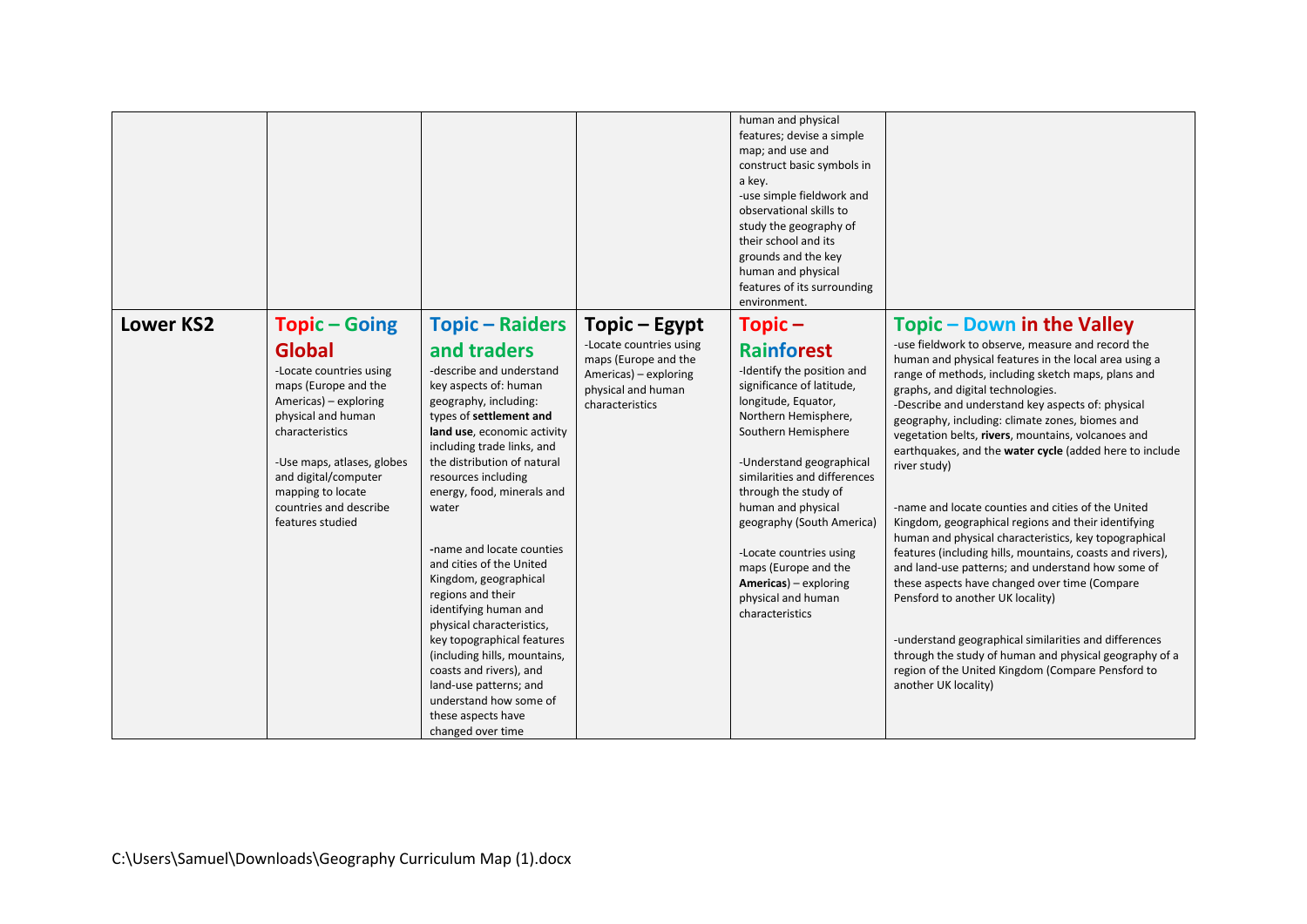| <b>Upper KS2</b> | Topic – What's | Topic – Who                                                                                                                                                                                                                                                                                                                                                                                                                                                                                                                     | Topic $-$ Is it me | Topic $-$                                                                                                                                                                                                                                                                                           | Topic – How steady is your                                                                                                                                                               |
|------------------|----------------|---------------------------------------------------------------------------------------------------------------------------------------------------------------------------------------------------------------------------------------------------------------------------------------------------------------------------------------------------------------------------------------------------------------------------------------------------------------------------------------------------------------------------------|--------------------|-----------------------------------------------------------------------------------------------------------------------------------------------------------------------------------------------------------------------------------------------------------------------------------------------------|------------------------------------------------------------------------------------------------------------------------------------------------------------------------------------------|
|                  | out there      | let the Gods                                                                                                                                                                                                                                                                                                                                                                                                                                                                                                                    | or is it hot in    | <b>Victorious</b>                                                                                                                                                                                                                                                                                   | hand?                                                                                                                                                                                    |
|                  |                | out?<br>-Use maps, atlases, globes<br>and digital/computer<br>mapping to locate Greece<br>and its surrounding<br>countries. Describe the<br>features studied and<br>exploring physical and<br>human characteristics<br>-describe and understand<br>key aspects of: human<br>geography, including:<br>types of settlement and<br>land use, economic activity<br>including trade links, and<br>the distribution of natural<br>resources including<br>energy, food, minerals and<br>water within Greece and<br>comparing to the UK | here?              | <b>Victorians</b><br>-describe and understand<br>key aspects of: human<br>geography, including:<br>types of settlement and<br>land use, economic activity<br>including trade links, and<br>the distribution of natural<br>resources including<br>energy, food, minerals and<br>water within the UK. | -use the eight points of a compass, four and six-figure<br>grid references, symbols and key (including the use of<br>Ordnance Survey maps) within orienteering of the school<br>grounds. |

| <b>Threshold Concepts</b> | KS1                                                                                                                                                                                                                  | LKS <sub>2</sub>                                                                                                                                                                                                                                                                                      | UKS <sub>2</sub>                                                                                                                                                                                                                                                                                                                                                  |
|---------------------------|----------------------------------------------------------------------------------------------------------------------------------------------------------------------------------------------------------------------|-------------------------------------------------------------------------------------------------------------------------------------------------------------------------------------------------------------------------------------------------------------------------------------------------------|-------------------------------------------------------------------------------------------------------------------------------------------------------------------------------------------------------------------------------------------------------------------------------------------------------------------------------------------------------------------|
|                           |                                                                                                                                                                                                                      | <b>Examples of Deeper Questioning Starters related to Threshold Concepts</b>                                                                                                                                                                                                                          |                                                                                                                                                                                                                                                                                                                                                                   |
| <b>Time and Place</b>     | Where is? Where did? When is?<br>When did?<br>(Comparing – discussion of similarities and<br>differences)<br>Where are the North and South Poles?<br>When did Scott discover them? What would<br>he have seen there? | Where is? Where did?<br>When is?<br>When did?<br>(Comparing - discussion of similarities and<br>differences)<br>Which is? Which could? (Choice)<br>Where is Pensford? When was it built?<br>Which village is larger, Pensford or ?<br>Which village could you get to quickest from<br><b>Bristol?</b> | Where is? Where did?<br>When is?<br>When did?<br>(Comparing - discussion of similarities and<br>differences)<br>Which is? Which could? (Choice)<br>Where might? Why might?<br>(Imagination)<br>Where are the Galapagos Islands? When<br>were they discovered? Which island is the<br>largest? Which island is most suitable for<br>habitation? Why might that be? |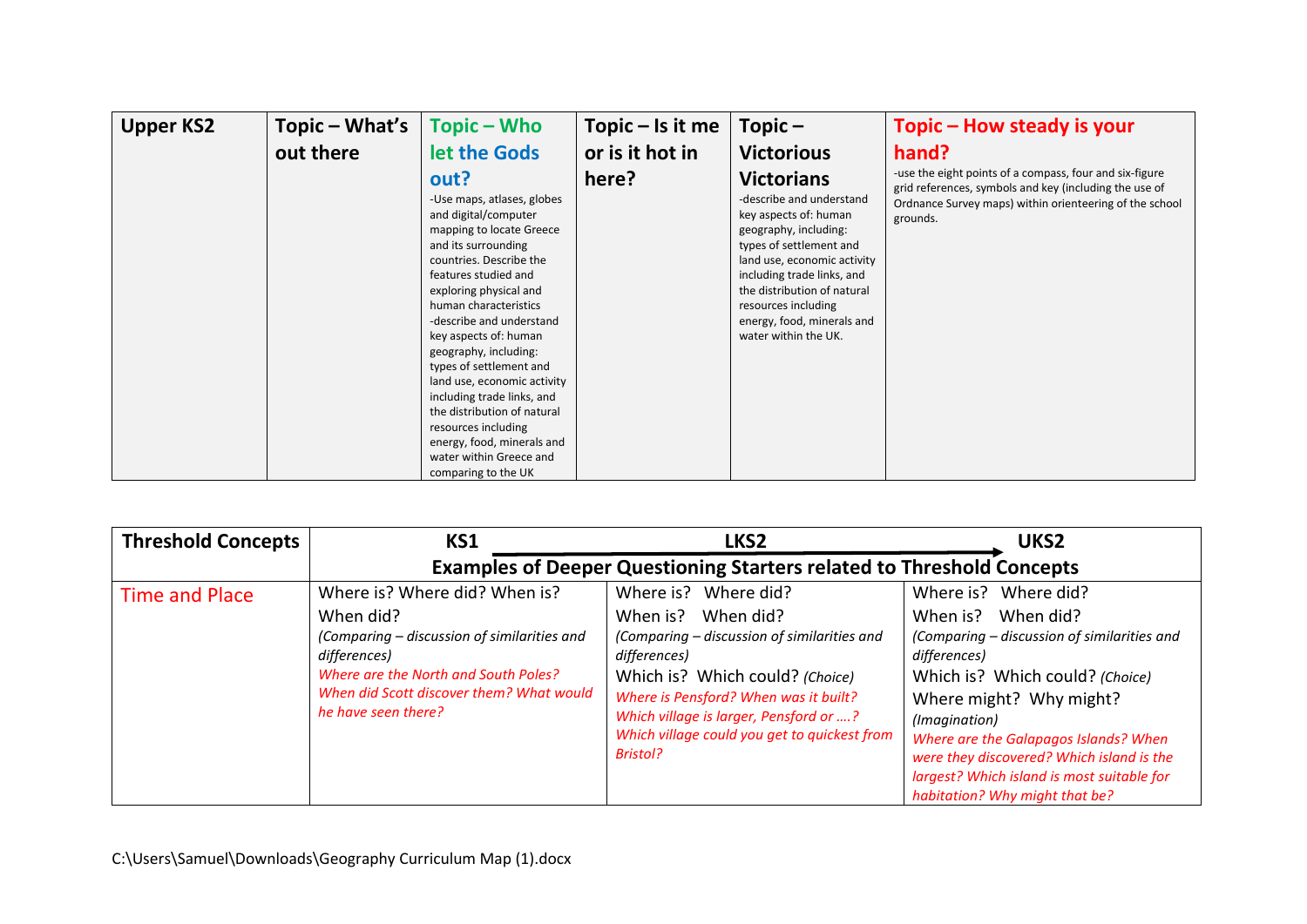| <b>Natural and Physical</b><br><b>Features (including</b><br>climates) | Where is? Where did?<br>What is? What did?   | Where is? Where did?<br>What is? What did?<br>When did? Which could?  | Where is? Where did?<br>What is? What did?<br>When did? Which could?<br>Why might? (Reason)                              |
|------------------------------------------------------------------------|----------------------------------------------|-----------------------------------------------------------------------|--------------------------------------------------------------------------------------------------------------------------|
| <b>Human Geography</b>                                                 | Where is?<br>What did? When did?<br>Who are? | Where is?<br>What did? When did?<br>Who are? Who can?<br>Which could? | Where is?<br>What did? When did?<br>Who are? Who can?<br>Which could?<br>Why would? (Reason)<br>How might? (Imagination) |
| <b>Mapping Out</b><br>(KS2 inc' Recording)                             | Where is?<br>What is?<br>Which is?           | Where is?<br>What is?<br>Which is? Which could?<br>Why could?         | Where is?<br>What is?<br>Which is? Which could?<br>Why could?<br>Why might? How will?                                    |

Deeper Questioning Grid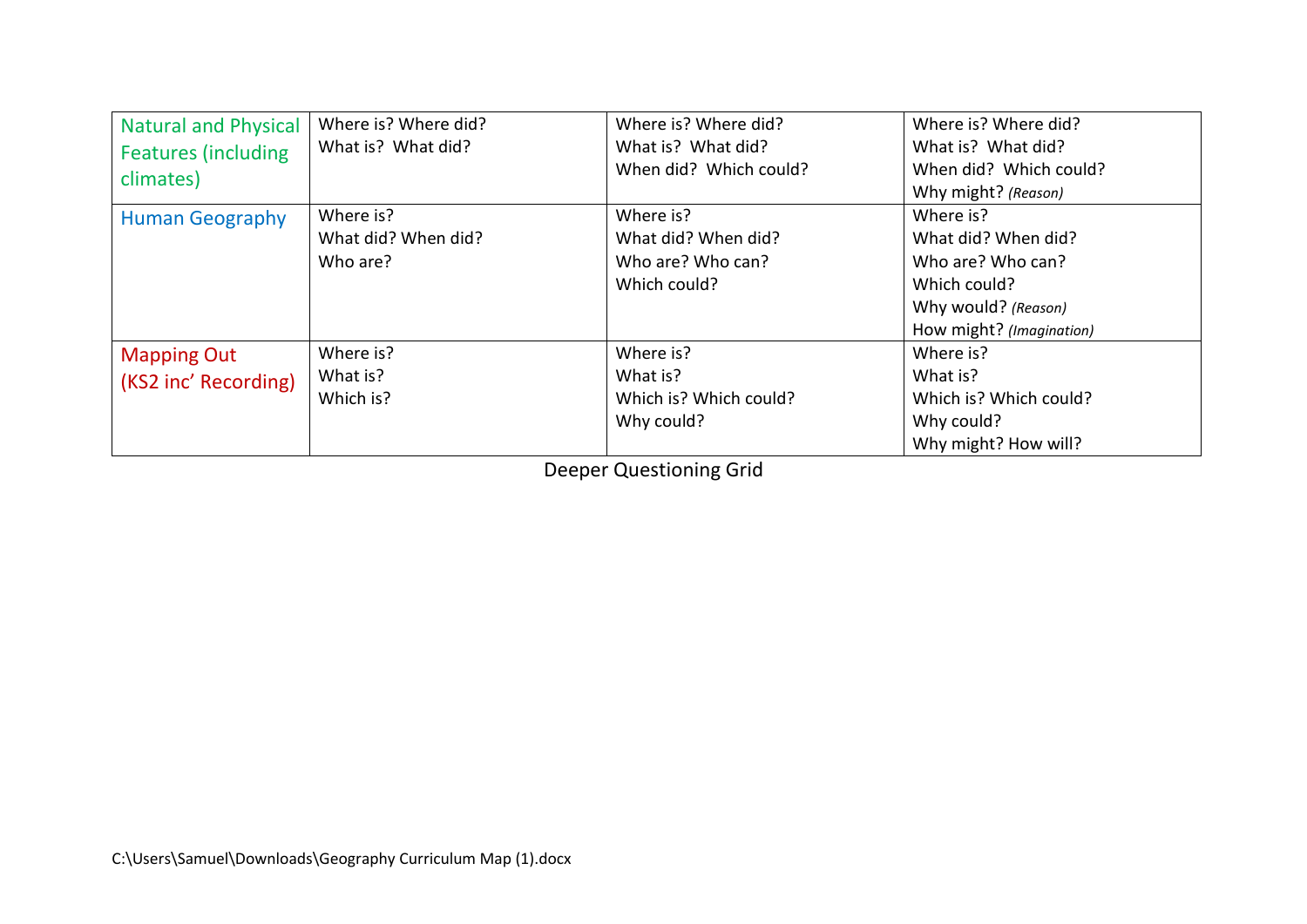|   |                  | $2nd$ $-$      |              |                            |                                 |                            |                       |
|---|------------------|----------------|--------------|----------------------------|---------------------------------|----------------------------|-----------------------|
|   |                  | Is?<br>Present | Did?<br>Past | Can?<br><b>Possibility</b> | Would/<br>Could?<br>Probability | Will?<br><b>Prediction</b> | Might?<br>Imagination |
| ヮ | What?<br>Event   |                |              |                            |                                 |                            |                       |
|   | Where?<br>Place  |                |              |                            |                                 |                            |                       |
|   | When?<br>Time    |                |              |                            |                                 |                            |                       |
|   | Which?<br>Choice |                |              |                            |                                 |                            |                       |
|   | Who?<br>Person   |                |              |                            |                                 |                            |                       |
|   | Why?<br>Reason   |                |              |                            |                                 |                            |                       |
|   | How?<br>Meaning  |                |              |                            |                                 |                            |                       |

- Recall Questioning should always be secure at the earlier levels before moving on to the deeper levels of questioning.
- Whilst the questioning above gives examples of how the questioning can move on through Key Stages, they should not be limited by nor planned for, purely by age and stage.
- Questioning should be matched to the child's ability to demonstrate secure knowledge and understanding in the earlier stages of recall.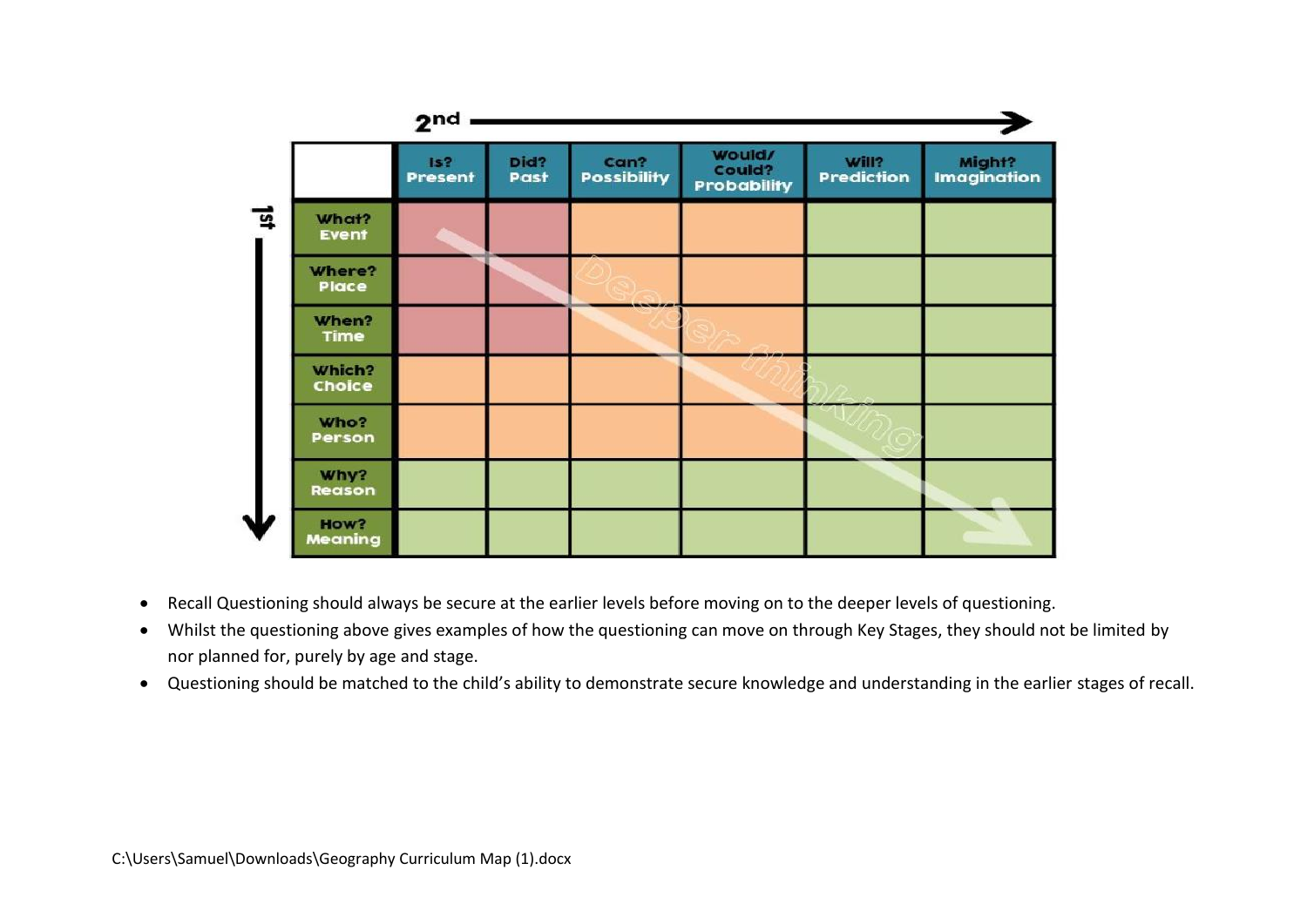## **Threshold Concepts** Ref: Meyer and Land (2006)

- **Transformative –** it changes the way you see the world,
- **Troublesome –** it might seem counterintuitive or alien,
- **Irreversible –** the transformative nature means that once it is learnt it is unlikely to be forgotten,
- **Integrated –** it reveals connections between the different parts of the disciple,
- **Bounded –** despite this, the concept has defined parameters in which it applies,
- **Discursive –** it leads to the development of new language.

# **The implications of using Threshold Concepts** Ref: Mark Enser 2017 'Teaching it Real'

- Use it to help structure our program of study. Geography is based on the idea of a spiral curriculum. We can make sure that Threshold concepts are taught well and taught early.
- Use it when planning a sequence of learning. Are you introducing these threshold concepts at the start of the topic?
- Plan to test these concepts. We need to make sure that pupils are secure in this threshold knowledge before moving on.
- Close the gaps. If pupils haven't grasped these threshold concepts there is no point in moving on regardless. We need to have work for them to help them fill in these gaps.
- Revisit often. We need to plan to link new information back to these Threshold concepts and show the links between different parts of the discipline. Use "Powerful Geography" to give them the change to apply these parts of the subject.

## TEACHERS TO ACTION

On the Geography Curriculum Map: As topics are taught – teachers can adjust the National Curriculum Learning Objectives alongside the topics and threshold concepts covered. The recall questions **can** be inserted/ adjusted to ensure our Geography Curriculum Map matches the planning, and that the planning sequence is securing essential concepts (irreversible knowledge). In Lessons: Teachers must ensure a rich vocabulary is taught and developed throughout the sequencing of teaching. Teachers must ensure

that threshold concepts are secure within a level before moving onto a deeper level of questioning/ thinking.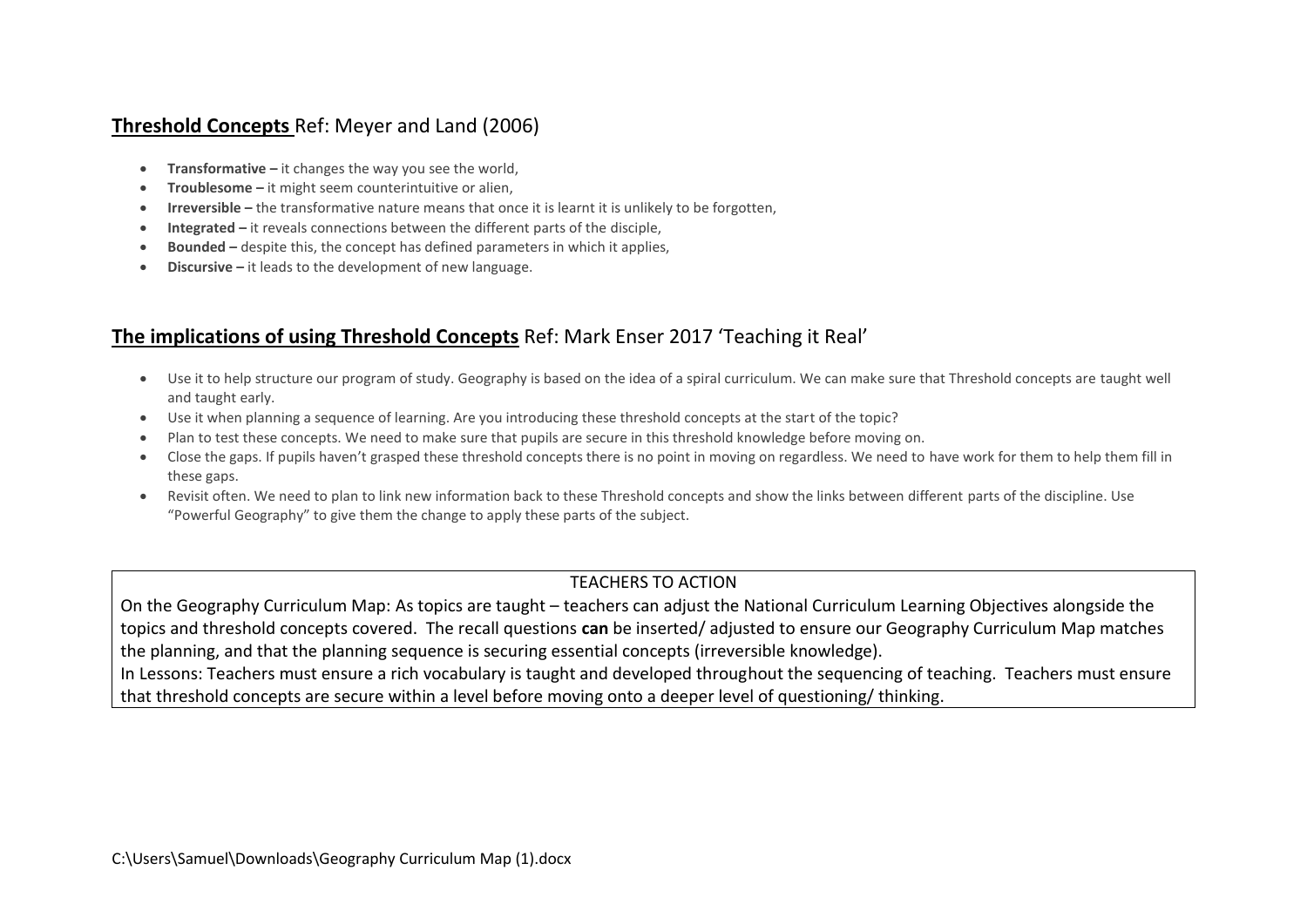#### KS1

- Understand geographical similarities and differences through studying the human and physical geography of a small area of the United Kingdom (Pensford), and of a small area in a contrasting non-European country (Kenya)
- -name and locate the world's seven continents and five oceans.
- -name, locate and identify characteristics of the four countries and capital cities of the United Kingdom and its surrounding seas.
- -identify seasonal and daily weather patterns in hot and cold areas of the world in relation to the Equator and the North and South Poles. Relate this information to Scott's understanding of
- -name and locate the world's seven continents and five oceans
- -use world maps, atlases and globes to identify the United Kingdom and its countries, as well as the countries, continents and oceans studied at this key stage.
- -use simple compass directions (North, South, East and West) and locational and directional language (e.g. near and far; left and right) to describe the location of features and routes on a map. To be completed around the school grounds.
- -use aerial photographs and plan perspectives of Pensford to recognise landmarks and basic human and physical features; devise a simple map; and use and construct basic symbols in a key.
- -use simple fieldwork and observational skills to study the geography of their school and its grounds and the key human and physical features of its surrounding environment.
- -Identify seasonal and daily weather patterns in the United Kingdom and the location of hot and cold areas of the world in relation to the Equator and the North and South Poles.
- -Use basic geographical vocabulary to refer to: key physical features, including: beach, cliff, coast, forest, hill, mountain, sea, ocean, river, soil, valley, vegetation, season and weather.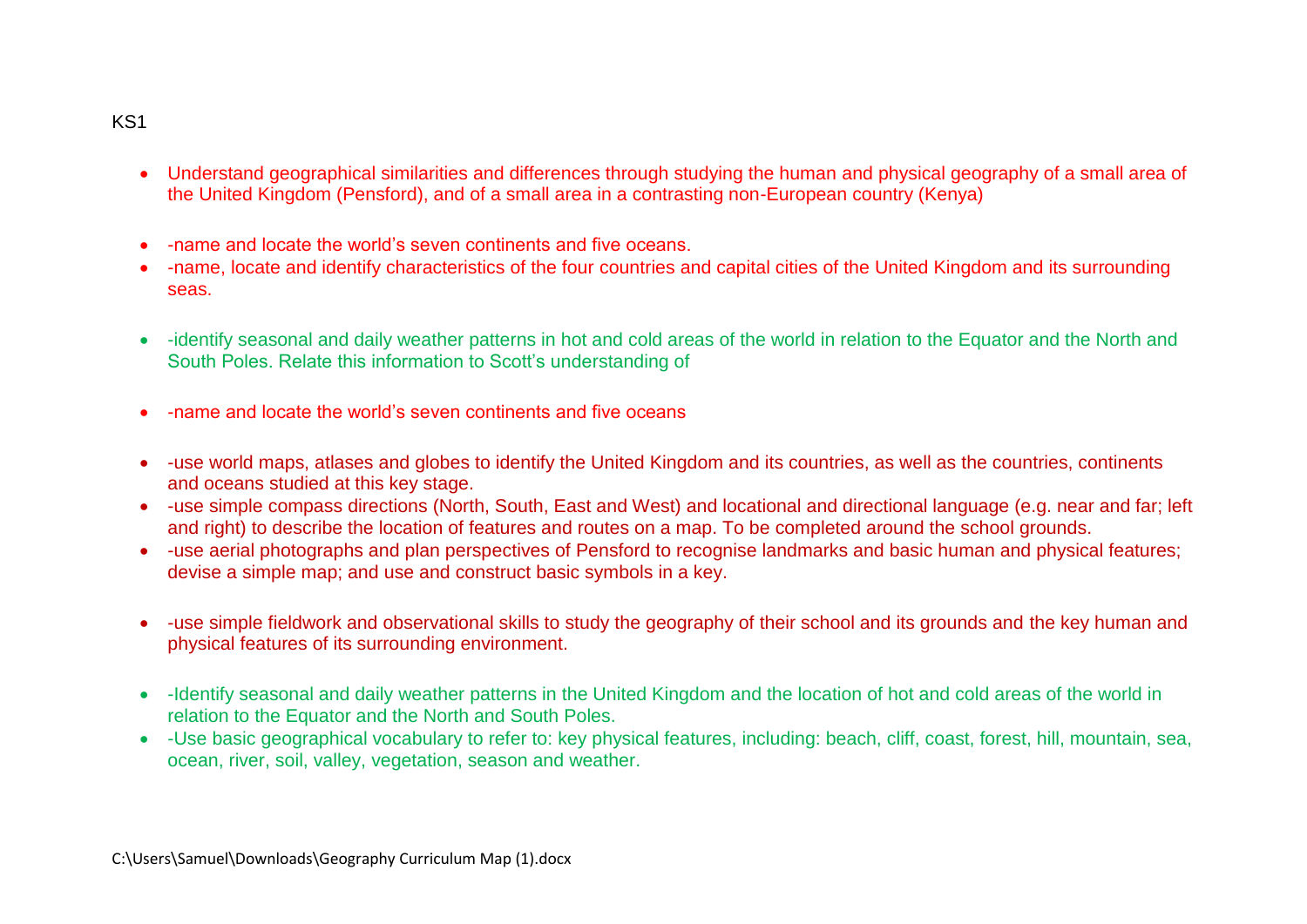-Use basic geographical vocabulary to refer to: key human features, including: city, town, village, factory, farm, house, office, port, harbour and shop

### LKS2

- -Locate countries using maps (Europe and the Americas) exploring physical and human characteristics
- -Use maps, atlases, globes and digital/computer mapping to locate countries and describe features studied, specifically Bahrain and the Middle East.
- -use fieldwork to observe, measure and record the human and physical features in Pensford and the Chew Valley area using a range of methods, including sketch maps, plans and graphs, and digital technologies.
- $\bullet$
- -name and locate counties and cities of the United Kingdom, geographical regions and their identifying human and physical characteristics, key topographical features (including hills, mountains, coasts and rivers), and land-use patterns; and understand how some of these aspects have changed over time

 $\bullet$ 

- -use four and six-figure grid references, symbols and key (including the use of Ordnance Survey maps) to build their knowledge of Pensford, the United Kingdom and the wider world
- -Locate countries using maps (Europe and the Americas) exploring physical and human characteristics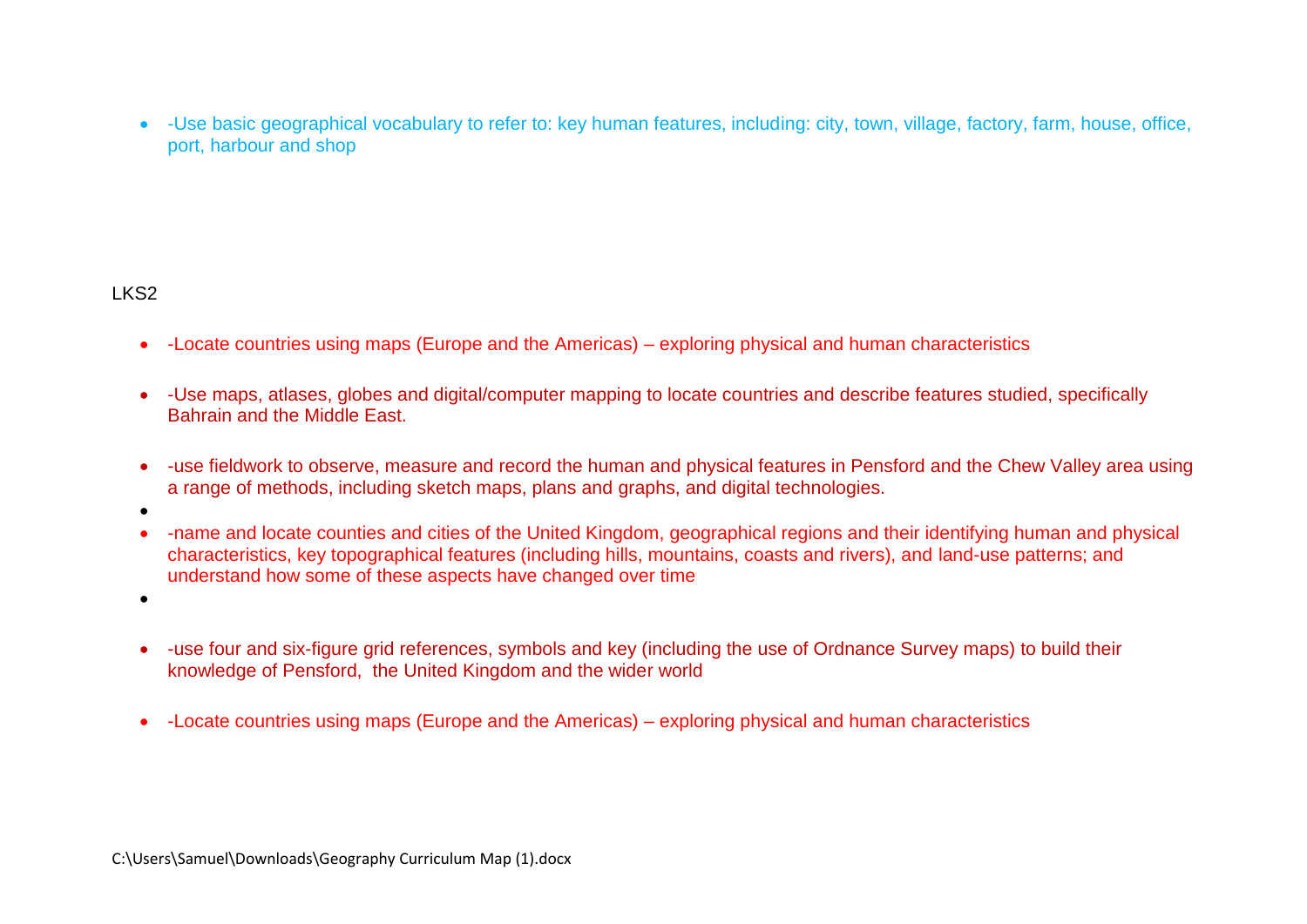- -describe and understand key aspects of: human geography, including: types of settlement and land use, economic activity including trade links, and the distribution of natural resources including energy, food, minerals and water
- -Understand geographical similarities and differences through the study of human and physical geography

### UKS2

- -Locate Southern American and African countries using maps and exploring physical and human characteristics
- -Use maps, atlases, globes and digital/computer mapping to locate Southern American and African countries and describe features studied
- -Identify the position and significance of latitude, longitude, Equator, Northern Hemisphere, Southern Hemisphere
- -Understand geographical similarities and differences through the study of human and physical geography
- -Describe and understand key aspects of: physical geography, including: climate zones, biomes and vegetation belts, rivers, mountains, volcanoes and earthquakes, and the water cycle
- -use fieldwork to observe, measure and record the human and physical features in the local area using a range of methods, including sketch maps, plans and graphs, and digital technologies.
- -name and locate counties and cities of the United Kingdom, geographical regions and their identifying human and physical characteristics, key topographical features (including hills, mountains, coasts and rivers), and land-use patterns; and understand how some of these aspects have changed over time
- -Locate the Galapagos Islands and its surrounding countries whilst exploring physical and human characteristics
- -Describe and understand key aspects of: physical geography, including: climate zones, biomes and vegetation belts, rivers, mountains, volcanoes and earthquakes, and the water cycle

C:\Users\Samuel\Downloads\Geography Curriculum Map (1).docx